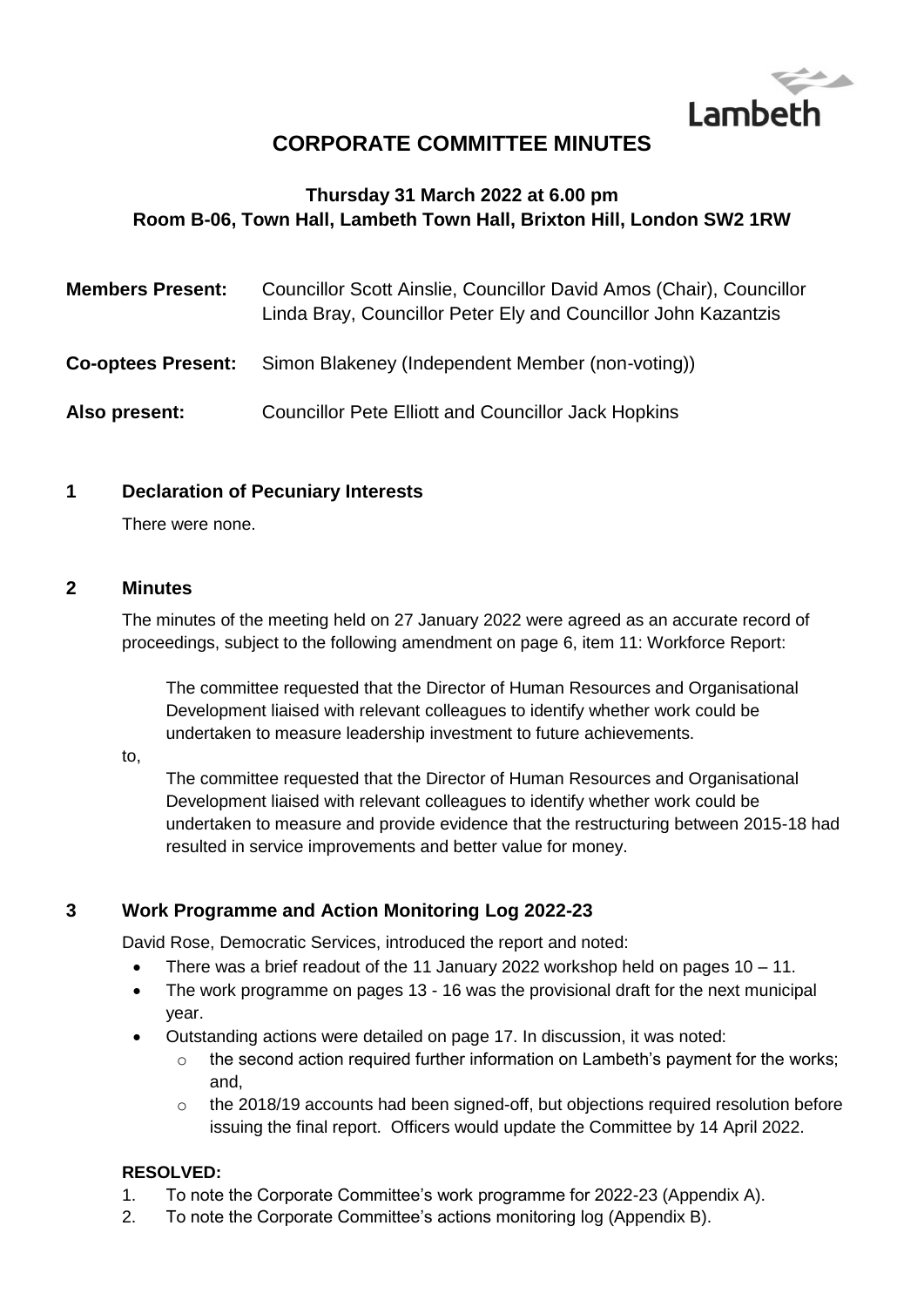# **4 Key Risk Report Q4 2021-22**

James Rimmington, Risk Manager introduced the report noting that the significant number of high-rated risks was due to providing services in a high-risk environment.

Councillor Pete Elliott, provided the following representation:

- Estate regeneration had been risk-rated at 24 for a considerable time, whilst increasing costs of living and inflation would continue to ensure increasing construction costs.
- He was queried why programme delivery mitigations included design work, as this should be based upon construction.
- Homes for Lambeth (HfL) was the Council's biggest risk but was failing to meet its targets.
- He did not feel appropriate that HfL was adjudged to be on track and required a deep-dive audit.
- A baseline was required to track progress on the climate emergency, with further actions needed on decarbonisation. It should be noted that some associated risks were beyond the Council's control and mitigations such as retrofitting and increasing building standards should be explored.
- Evidence was needed of actively managing of inflation, and residents' benefits and wellbeing risks.

Officers responded to the Committee's questions as follows:

- The points raised by Councillor Elliott would be referred to risk owners for response.
- Risk management training and further risk rating detail would be provided to Simon Blakeney, prior to arranging a workshop with the Committee before the next meeting.
- The Redress Scheme and the Independent Inquiry into Child Sexual Abuse (IICSA) were separated between the strategic and corporate risk registers to represent the funding and reputational damage, respectively. These would be put into the same table in future iterations and further clarity would be provided.
- A summary of how the Council was planning to fund the forecast Redress overspend would be provided to Members in advance of the next meeting.
- Managing the temporary accommodation risk with a new model would be sought from the risk owner and detailed in future reports.
- Anthony Lewis, Assistant Director for Community Safety, noted that accountability on serious youth violence was given to the 16 March Children's Services Scrutiny Sub-Committee and 24 March 2022 Overview and Scrutiny Committee meetings.
- Serious Youth Violence's high-risk rating was due to both the significant mitigatory activities and that a single fatality of a person under 25 years of age generated a score of 32. The presentation of youth violence risk in future reports would be improved for increased clarity.
- The Lambeth Made Safer programme was being refreshed in May 2022 with a new commissioning framework, increased resident co-production, community safety restructure increasing capacity and key outputs, and the Contextual Safeguarding Hub.

The Chair noted that the Scrutiny Committees provided further assurance on serious youth violence, however he reiterated that further information was required for static risk items.

# **RESOLVED:**

1. To note the council's key Corporate, Strategic and COVID-19 risks at Q4 2021/22 (tables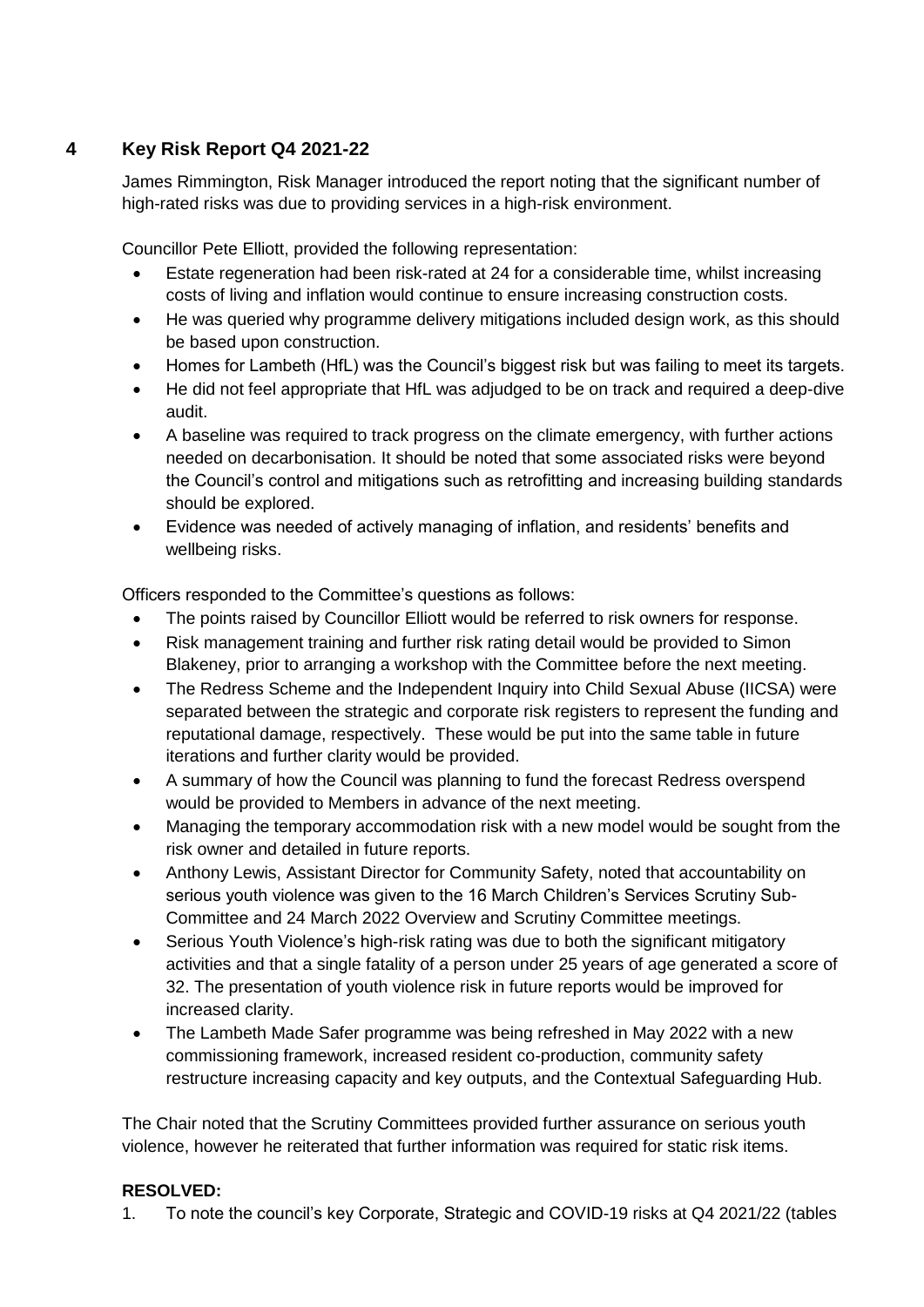# **5 Statement of Accounts and Pension Fund Audit Plan 2021/22 and preparatory Activity.**

Sian Hedger, Assistant Director of Corporate Finance, and Stuart Frith, Mazars, introduced the report and responded to questions as below:

- Lambeth performed well compared to other local authorities for publishing the accounts on time.
- The appendices were in draft, and the timelines detailed on page 68 had since been updated. Mazars were confident the accounts and Pensions Fund would be signed-off by December 2022.
- Officers would provide updated Appendices and a timetable to Committee members.
- The rates detailed on page 23 were final and were the same as last year.
- Changes to Mazars' proposed fee included an increase in the amount of work undertaken arising from changes in Lambeth's responsibilities, and from Public Sector Audit Appointments (PSAA) requirements and accounting standard regulations.
- The wording on fee changes would be improved in future iterations for clarity.
- One objection from last year's accounts had now been issued with a final view and was with the Director of Finance and Property for clearance.

#### **RESOLVED:**

- 1. To note the Audit Plan from Mazars for the Councils 2021/22 Financial Accounts as set out in Appendix 1.
- 2. To note the Audit Plan from Mazars for the Pension Fund 2021/22 as set out in Appendix 2.
- 3. To note the preparatory activity undertaken by officers and Mazars, as set out in the main report.

# **6 Internal Audit and Counter Fraud Progress 2021-22**

Justin Martin, Chief Audit Executive; Rebekah Ibberson, Deputy Chief Internal Auditor; Verdal McGowan, Internal Audit Manager; and Michael O'Reilly, Counter Fraud Manager, introduced the report and responded to questions as follows:

- Over 90% of Plan items had been delivered, implementation remained strong, there were no overdue items, and only one no assurance report had been issued.
- The no assurance report for St Andrews Primary was a recurrence arising from staff leaving and the bank mandate being out of date, but they were working with Council officers to correct.
- Schools' audits took place in a five-year cycle, however thematic reviews for high-risk findings were being considered by the Council and the outcome of these discussions would be reviewed by the Committee.
- Audit were working across the Council's services to target similar areas to seek ongoing review.
- Lambeth had a robust management structure and some deep expertise enabling them to provide some temporary assistance to Croydon (to help with their current capacity issues) without impacting our current protection.
- It was suggested that Lambeth should attempt to increase publicity around all prosecutions to act as an increased deterrent. Although it was noted that this was often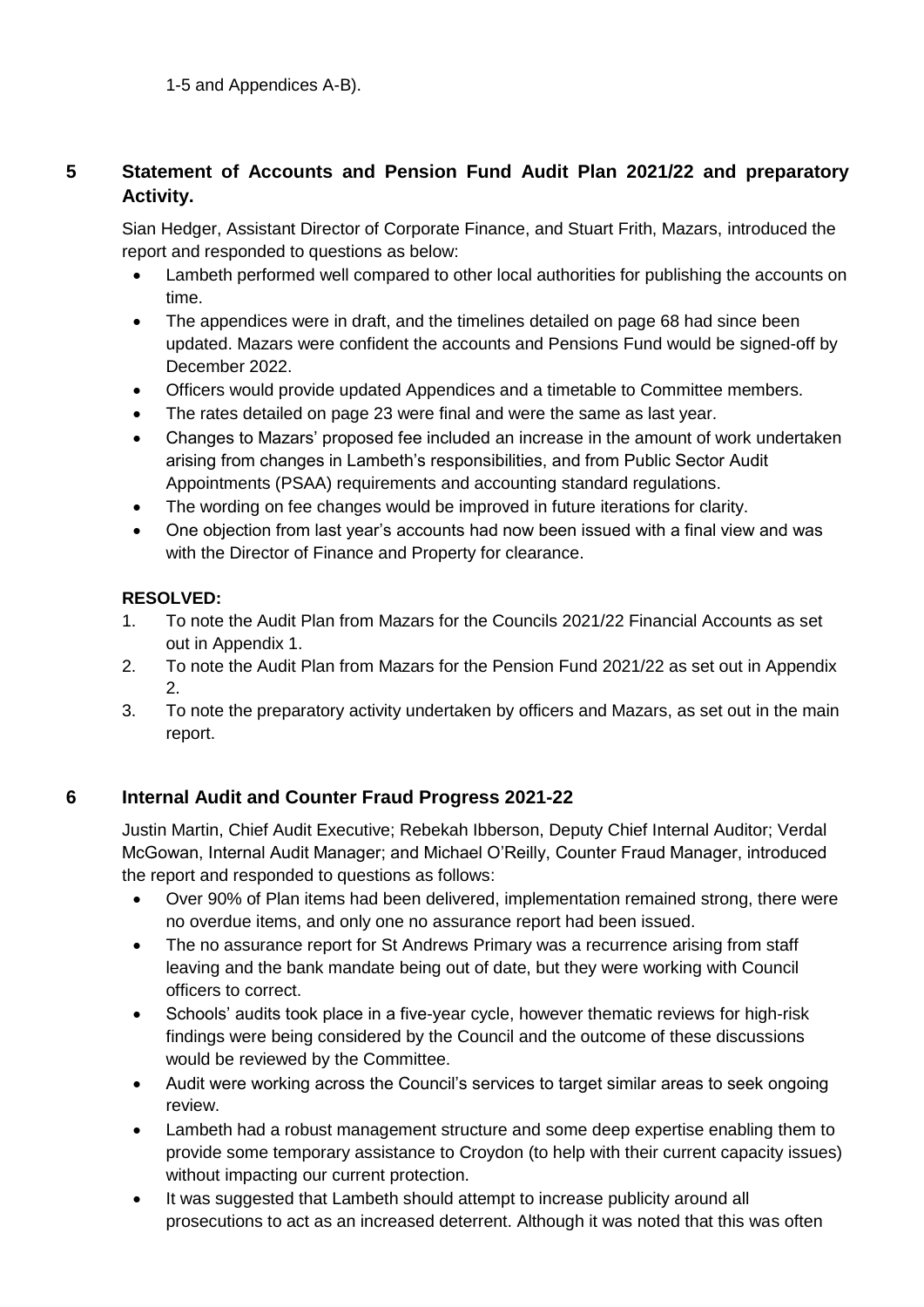unattractive to the media to cover outside of proceeds of crime cases.

- There had been delays to fieldwork on the voids audit, but these would be shared with the Committee after the investigation in April.
- Officers would request responsible managers provide information on deferred implementation actions, such as on disrepairs, and respond back to the Committee*.*

#### **RESOLVED:**

1. To note the report which provides an update on matters relating to the Internal Audit and Counter Fraud service, its activities, and outcomes.

# **7 Internal Audit and Counter Fraud Plan 2022-23**

Justin Martin, Chief Audit Executive, introduced the report and responded as follows:

- There had been a special session of Corporate Committee in January and input from this meeting had been incorporated into the 2022-23 Plans.
- Appendix 1 detailing carbon neutrality by 2050 was an error and it should have been 2030.
- Internal Audit's budget was 8% smaller than in 2020-21 and it was not possible to audit all items.
- Items could be substituted on request, although the Chief Audit Executive was content with the programme, however justification for long periods without audit would be provided in future.
- Lambeth operated in a high-risk environment and in-year substitutions were likely to be made.
- Climate risks and mitigations were developing, and PwC had invested considerable resources to develop measurable criteria and methods to demonstrate carbon neutrality.
- The conflict in Ukraine and energy concerns might be expected to affect carbon neutrality, although it could also help drive measures to become carbon neutral.

# **RESOLVED:**

1. To approve the draft Internal Audit and Counter Fraud Plans for 2022/23.

# **8 Counter Fraud Policies and Procedures 2022-23**

Michael O'Reilly, Counter Fraud Manager, noted that there were no significant changes to Counter Fraud Policies and Procedures.

# **RESOLVED:**

- 1. To consider and approve the updated policies:
	- a. Anti-Bribery Policy (Appendix A).
	- b. Money Laundering Policy and Practice Note (Appendix B).

# **9 Data Protection Act 2018 (DPA) Update**

Matthew Ginn, Council Data Protection Officer; and, Donald Ford, Project Manager for GDPR, introduced the report and responded to questions as follows:

• Lambeth had begun its Data Protection arrangements earlier than other London boroughs and compared favourably to them. Officers attended cross-London meetings at which further improvements were discussed.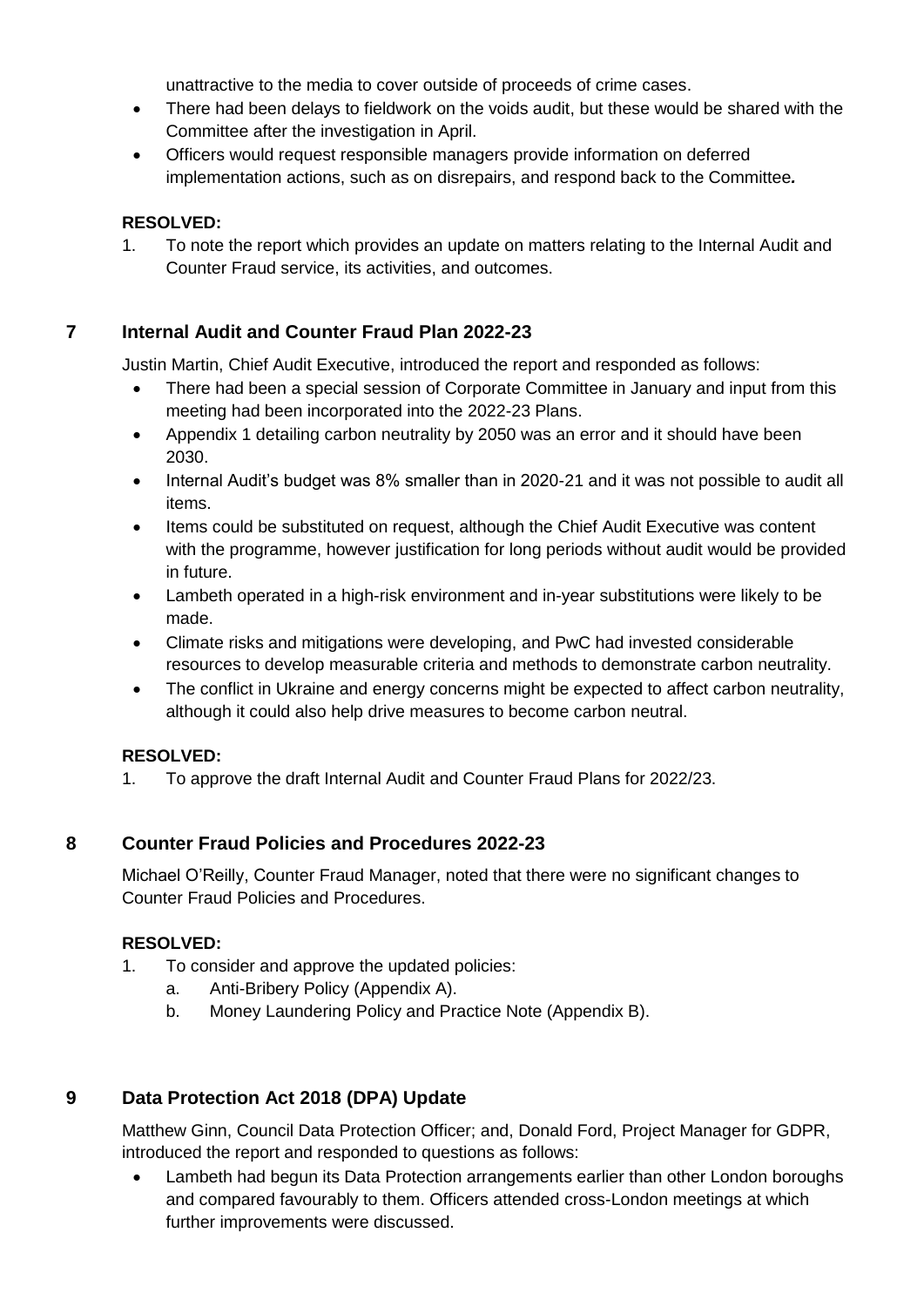- Data protection training figures for the year 2022 were low overall and particularly low in some Directorates. This had been raised with senior management to improve, alongside the reissuing of staff training modules and communications, which would be monitored by Lambeth's Information Group and were also meeting with eLearning colleagues to improve training further.
- Lambeth had ensured value for money by delivering the programme, developing the Data Breach system, and providing training in-house compared to other local authorities who relied on external companies and consultants. It was noted that fines could potentially reach £17m.
- Considerable work had been undertaken to improve processes and identify gaps such as the Corporate Complaints unit handling benefits and acting in a gatekeeper role for Subject Access Requests (SARs), which had improved to 82% on-time completion.

The Chair noted the Committee's concern on training levels and asked that evidence of improvements, including measures to do so, were shared with the Committee.

#### **RESOLVED:**

- 1. To note the work that has been undertaken in Phase 3 of the DPA Project.
- 2. To note that responsibility for maintaining the currency and accuracy of the Information Asset Register and IA Portal now lies with the relevant Directorates and the IAO.
- 3. To note the implementation of the Information Risk Group, responsible for information governance strategically and for assuring the SMB on information risks, and that this group should be fully supported by all Directorates.
- 4. To note all directorates remain required adhere to the ICO Accountability Framework.

# **10 Risk Management Assurance for the HFL Housing Programme**

During discussion of this item the guillotine fell at 9.00 pm.

**RESOLVED:** That the meeting continue for a further period of up to 30 minutes.

The Chair noted that he was a councillor representative on the HfL Group Board. Tom Branton, Director of Regeneration and Housing Growth introduced the report.

Councillor Pete Elliott, gave the following representation:

- The HfL housing programme should be more transparent and have meaningful governance.
- The HfL Business Plan was written in 2020 but had missed almost all its targets since then, was also out of date, and did not account for Lambeth's population decreasing 8%.
- Multiple control measures appeared unchanged despite changing circumstances and pressures.
- He queried how much of the GLA's £28m support had been spent and the impacts; HfL's effect on the Council's Housing Revenue Account; and why there were significant staff changes.
- Vacancies from recent staff changes had not been recorded as risks.
- HfL did not meet the highest housing standards and only replaced old council stock, instead of supplying more homes, and would exacerbate the housing crisis and make homes unaffordable.
- By not working to highest housing standards/insulation, HfL was not operating in a climate emergency also added to fuel poverty.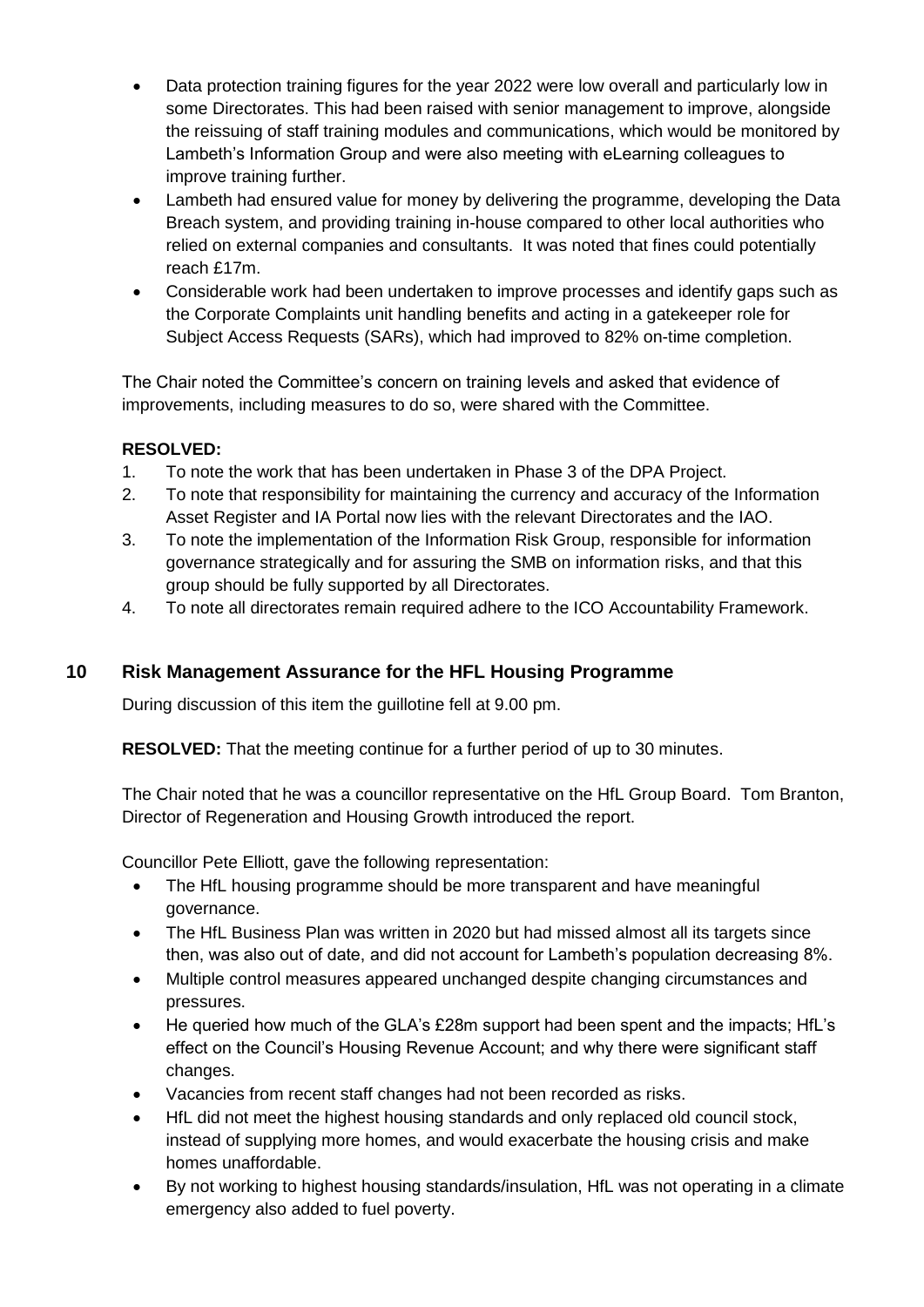HfL should be reviewed by external development consultants and subjected to public scrutiny.

Officers responded to the Committee's questions as follows:

- The questions raised by Councillor Elliott were also raised as Member's Enquiries and at Cabinet, and these responses would also be provided to Corporate Committee.
- An external report had been undertaken by Bevan Brittan, and scrutiny had compared HfL's performance against Croydon's Brick by Brick programme in December 2020.
- There was significant governance arrangements in place, such as the provision of HfL homes overseen by Government regulators, whilst the joint delivery of the programme was reported to the Ownership and Stewardship Panel and Overview and Scrutiny Committee. Any decisions on land, loan provision and further projects arising were subject to individual published reports.
- This report detailed how the Council is managing strategic risk, noting that depopulation and control measures had been updated, whilst as an independent entity HfL had their own risk management procedures in place.
- The risk rating of 24 acknowledged the high-profile nature and significant investment involved, although the Council continued to implement measures to reduce risk to appetite. Officers would seek to further improve the description of risk and mitigating measures in future reports.
- Increasing inflation had pressured general costs and the cost of living, and further information on inflation risks would be added to the report in future iterations.
- The Joint Delivery Plan confirmed progress such as taking on 150 homes in 2021, with a significant number of projects underway or in development.
- This report set out procedures and mitigations in reference to risk management sets.

#### **RESOLVED by 4 votes to 1:**

1. To note the actions described for each of the control measures which are mitigating the risk to successful delivery of the housing regeneration programme that is being delivered through Homes for Lambeth.

# **11 Published Ombudsman Report - Planning Service**

The Clerk noted that this item report formed part of two complaints from the Local Government and Social Care Ombudsman (LGSCO) and the Information Commissioner's Office (ICO), however the ICO report was a separate item and outside the remit of the meeting.

Rob Bristow, Director of Planning, Transport and Sustainability, introduced the report and responded to questions as follows:

- Officers would discuss the ICO report outside the meeting.
- The Planning Application Committee's (PAC's) terms of reference were felt to have been applied properly and these were explained in planning reports, in addition to how planning conditions and policy were considered and applied.
- Planning reports had been improved since the LGO judgment and now had an additional sub-section that specifically referenced the terms of reference.
- Lambeth had a clear planning policy.
- It was not feasible to directly compare Lambeth's planning committee to Wandsworth as, for example, they did not allow public speaking during their hearings.